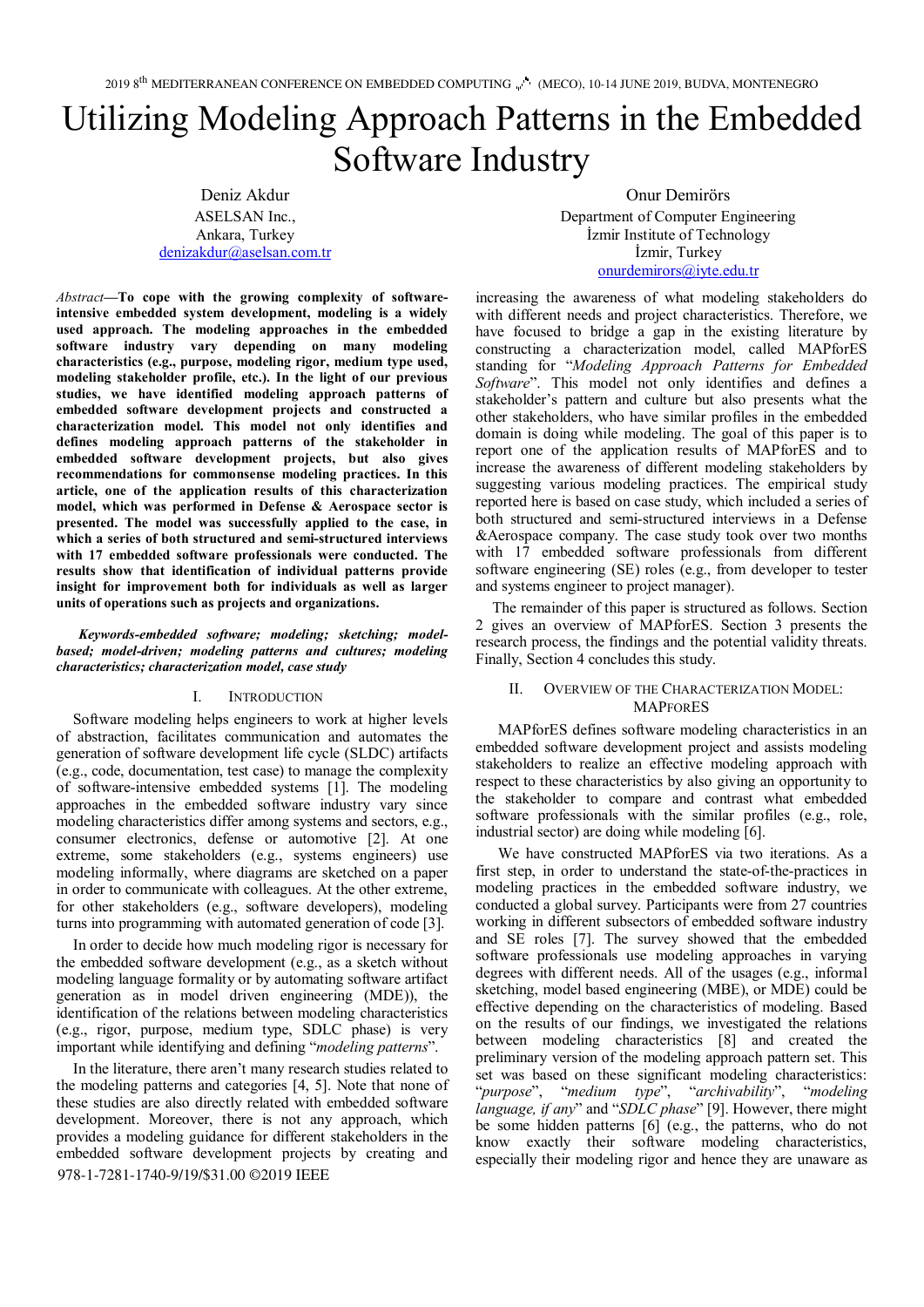## 2019 8<sup>th</sup> MEDITERRANEAN CONFERENCE ON EMBEDDED COMPUTING (M<sup>at</sup>) (MECO), 10-14 JUNE 2019, BUDVA, MONTENEGRO

to whether they use software modeling or MDE), which could not be found out from the analysis of survey data. Therefore, there was a need to validate and improve this preliminary version. As a second step, we improved these quantitative results with a deeper and more qualitative strategy via in-depth

interviewing over eight months with 53 embedded software professionals across a variety of target industrial sectors and roles [10]. As a result, the set of patterns were extended to 12 patterns, where the final set is given in Table 1 [10].

| TABLE 1. MODELING APPROACH PATTERNS                                                                                                          |     |                                   |                                                                                                                                                                                                   |                                                                                                     |  |  |  |
|----------------------------------------------------------------------------------------------------------------------------------------------|-----|-----------------------------------|---------------------------------------------------------------------------------------------------------------------------------------------------------------------------------------------------|-----------------------------------------------------------------------------------------------------|--|--|--|
| Main                                                                                                                                         |     | <b>Modeling Approach Patterns</b> |                                                                                                                                                                                                   |                                                                                                     |  |  |  |
| Pattern                                                                                                                                      |     |                                   |                                                                                                                                                                                                   |                                                                                                     |  |  |  |
| model-                                                                                                                                       | 3.3 | With DSL-like*                    | Purpose of the modeling includes "Code generation" or "Test"                                                                                                                                      | With "any DSL-like" usage                                                                           |  |  |  |
| driven                                                                                                                                       | 3.2 | Without DSL-like                  | case generation (e.g., Model Based Testing (MBT))"                                                                                                                                                | Without any "DSL-like" usage                                                                        |  |  |  |
|                                                                                                                                              | 3.1 | Limited                           |                                                                                                                                                                                                   | Only with "Documentation generation", "Model simulation" or "Model to model transformation" purpose |  |  |  |
|                                                                                                                                              | 3.x | Unaware of MDE                    | Purpose of the modeling includes any MDE-specific purpose, but the stakeholder is unaware of MDE usage                                                                                            |                                                                                                     |  |  |  |
| model-                                                                                                                                       | 2.2 | Prescriptive                      | SDLC phase where modeling is used includes "implementation" or "testing"                                                                                                                          |                                                                                                     |  |  |  |
| based                                                                                                                                        | 2.1 | Descriptive                       | SDLC phase does not include "implementation or testing"                                                                                                                                           |                                                                                                     |  |  |  |
| sketching                                                                                                                                    | 1.3 | Archived                          | Purpose of the modeling includes "Documenting Analysis & Design"                                                                                                                                  |                                                                                                     |  |  |  |
|                                                                                                                                              |     |                                   | Media type used: "Analog media usage" such as paper/whiteboard is more than "Digital media usage"                                                                                                 |                                                                                                     |  |  |  |
|                                                                                                                                              | 1.2 | Selective                         | Casually $\&$ informally with some formalized modeling language (most probably, UML elements)<br>Modeling Language set includes sketch & any formalized modeling language (e.g., UML or DSL-like) |                                                                                                     |  |  |  |
|                                                                                                                                              |     |                                   |                                                                                                                                                                                                   |                                                                                                     |  |  |  |
|                                                                                                                                              | 1.1 | Ad-hoc                            | Purpose of the modeling includes only "Understanding" or "Communication"                                                                                                                          |                                                                                                     |  |  |  |
|                                                                                                                                              |     |                                   | Only pen & paper / free format (e.g., without any formalized modeling language, e.g., UML)                                                                                                        |                                                                                                     |  |  |  |
|                                                                                                                                              |     |                                   | Medium type used while modeling is only analog (paper or whiteboard)                                                                                                                              |                                                                                                     |  |  |  |
|                                                                                                                                              | 1.x | Unaware of modeling               | The stakeholder is unaware of modeling although there is -some kind of-modeling (especially sketching)                                                                                            |                                                                                                     |  |  |  |
| none                                                                                                                                         | 0.1 | Bad experienced**                 | Not using any modeling approach.                                                                                                                                                                  |                                                                                                     |  |  |  |
|                                                                                                                                              | 0.0 | Not experienced                   |                                                                                                                                                                                                   |                                                                                                     |  |  |  |
|                                                                                                                                              |     |                                   | "With DSL-like" means that the modeling language set of the stakeholder includes any kind of Domain Specific Language (DSL) (e.g., any DSL [provided                                              |                                                                                                     |  |  |  |
| by tool provider or their own design] such as AUTOSAR, AADL, EAST-ADL or, any UML profiles, which provides a generic extension mechanism for |     |                                   |                                                                                                                                                                                                   |                                                                                                     |  |  |  |
| customizing UML diagrams such as MARTE, SysML, SoaML, any BPML or MATLAB Modeling Utilities etc.).                                           |     |                                   |                                                                                                                                                                                                   |                                                                                                     |  |  |  |

\*\* As terminology, "*bad experienced*" pattern indicates the embedded software professionals, who don't use any kind of modeling due to disappointing and insufficient experiences of software modeling.

After defining modeling patterns, six modeling cultures in embedded software projects are identified: *None, Performed, Formalized, Archived, Prescripted and Auto-generated* [6]. Accordingly, a modeling culture (as a particular group of modeling approach patterns) consists of different characteristics of software modeling. In this categorization, a "higher" pattern/culture can use the characteristics of the "lower" patterns/cultures and the modeling stakeholder might apply the stakeholders' lower level patterns' modeling practices, if necessary; but not vice versa. For example, a modeling stakeholder, who is at pattern 3.3, can also use analog medium type (e.g., paper) besides digital ones (e.g., modeling tools in PC), i.e., sketching without any modeling rigor as if being at pattern 1.1. Therefore, a "higher" culture does not necessarily entail a more "correct" or "mature" use of modeling with respect to job/task requirements of the stakeholder although a change into a "higher" culture might allow the stakeholder to better use software modeling with possibly some extra costs and challenges. The cultures derived are detailed in [6].

After identifying the patterns and cultures, we started to create MAPforES. During this process, we firstly derived a decision tree mechanism, except for "hidden patterns" (See [6] for detailed derivation of the tree). Feedback from 14 software professionals was taken via expert opinion strategy before finalizing the decision tree, which is one of the 'view's of MAPforES. Accordingly, MAPforES, firstly, takes the modeling characteristics of the stakeholder as input. Depending on these characteristics, the modeling pattern and culture is found. Moreover, based on these characteristics, MAPforES presents what the other stakeholders, who have similar profiles is doing while modeling as a set of commonsense industrial practices. (via the database constructed with survey data and semi-structured interviews' findings [11]). By querying the similar profiles in the database with the stakeholder's input, the stakeholder learns as suggestions what their competitors do in the same context such as the necessary modeling approaches, languages, tools, etc. [6].

The application of the characterization model, which is the main objective of this study will be presented next to detail the research methodology and process by discussing the findings and the potential validity threats.

## III. APPLICATION OF MAPFORES

In order to determine the benefits of MAPforES in practice, we performed case studies, which included a series of both structured and semi-structured interviews.

#### *A. Research Methodology and Process*

The goal is to apply and observe the usefulness and improvement opportunities of the MAPforES by identifying stakeholder's modeling processes. Based on this goal, the following research questions (RQs) are raised:

*RQ1: In what ways does MAPforES reflect or fail to reflect stakeholder's current modeling pattern and culture?*

*RQ2: How do the stakeholder evaluate MAPforES's usefulness and conceptual insightfulness?*

To address these RQs, an evaluation form (See Appendix of [6]) is used to evaluate the result of the model with respect to validation criteria [12]. For this study, due to space constraints, we report only the results of RQ1 (Please refer to [6] for the analysis of the evaluation of MAPforES, which were perceived by the participants; i.e., for RQ2).

We use interviews as a main source of evidence for two reasons: (1) to observe stakeholder's demographics and modeling practices to understand the modeling characteristics (i.e., the structured part, first round); (2) to understand personal experiences to confirm their responses via face-to-face in-depth analysis besides direct observations (i.e., the semi-structured part, second round). To prevent misinterpretations during data collection, a presentation on MAPforES was designed to be given on the site as the first step including brief information about the study, the model and the terminology used.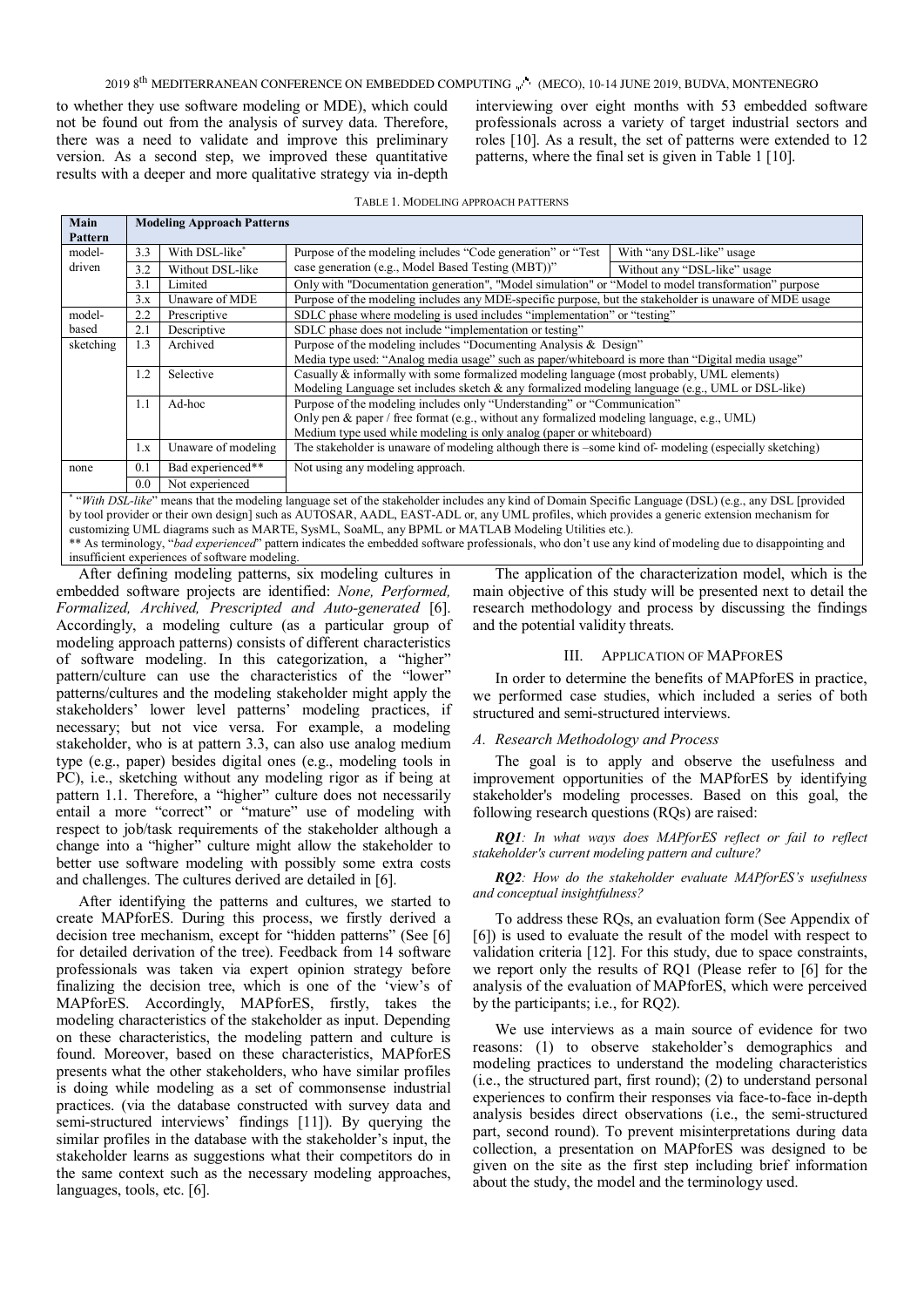Before the company visits, the data to be gathered is outlined as a questionnaire (see Appendix of [6]) and there are also "evaluator notes" parts in it, which are filled out after the first round of the interview when the evaluator takes notes on all given responses. By this way, the interview results have both closed-ended and open-ended answers. During first round of the interview, the questionnaire provides all necessary inputs to MAPforES by taking necessary modeling characteristics such as purpose, medium type, modeling language, SDLC phase and stakeholder profile (e.g., university degree, SE role, target sector of the product) [6]. This first part is answered individually by the participant without any interaction of the evaluator. During the second part, which is conducted face-toface, the responses of each participants are checked for as to whether there is any misunderstanding or any missing critical information in the questionnaire (e.g., wrong data for modeling practices). For further details about data collection, refer to [6].

After data collection process, all answers are analyzed and MAPforES is applied to the participant's modeling characteristics. After this stage, the evaluator sends two forms to the participants via email. The first form summarizes the interview results and the second form is used to evaluate the model usefulness by the participants. For further details about evaluation of the results, refer to [6].

Due to space constraints, in this paper, we report only one case study, which was conducted in a Defense &Aerospace company. This company is a global provider of advanced radar systems serving both military and civilian markets. The number of employees working in R&D engineering roles in this company is more than 3000. Having a CMMI-3 certification, the company is specialized in developing products with highend software development techniques like agile programming, software product lines and reusable components. The size of a typical software development team, which includes different SE roles is 15-25 people. Specifically, a radar software project was chosen as a reported case study, which included 17 interviewees covering all SE roles in this project.

## *B. Results and Discussion*

The results showed that there is a difference on modeling approach patterns for different project characteristics and SE roles (which was expected in line with previous literature [7, 10]); however the results also showed that this difference is also related to the tasks and responsibilities of modeling stakeholder besides her/his formal education (e.g., university degree).

We present different profile details from different modeling approach patterns observed in the case study to support this argument as shown in Table 2 (Note that this table is arranged and sorted according to the modeling patterns and cultures column; however online versions of these tables where other attributes can be chosen as sorting/filtering criteria to observe distributions of the rest are also available [13]). Please refer to Table 3 for the abbreviation used in Table 2.

| ant#                    |                       | <b>Degree</b> |                                                         | <b>Experience</b><br>(in years) |          | PL &<br><b>HW</b> closeness   | Modeling<br>Language(s)           | <b>Modeling Pattern</b>                           |                                   | <b>Modeling Culture</b>           |                              |
|-------------------------|-----------------------|---------------|---------------------------------------------------------|---------------------------------|----------|-------------------------------|-----------------------------------|---------------------------------------------------|-----------------------------------|-----------------------------------|------------------------------|
| Particip                | Position              | Acade<br>mic  | <b>University</b>                                       | Work                            | Modeling |                               |                                   | Observation /<br>Interview                        | According<br>to Model             | Observation /<br><b>Interview</b> | <b>According to</b><br>Model |
| 6                       | Dev,<br>Desg.<br>Arch | MSc           | $CS$ , IS                                               | $10+$                           | $10+$    | C, C++, Java<br>Medium        | Sketch, UML, UML<br>profiles, DSL | 3.3<br>With DSL-like                              | 3.3<br>With DSL-like              | Auto-<br>generated                | Auto-generated               |
| 11                      | Tstr                  | MSc           | CENG                                                    | $10+$                           | $10+$    | Java, C++<br>Low              | Sketch, UML, DSL                  | 3.3<br>With DSL-like                              | 3.3<br>With DSL-like              | Auto-<br>generated                | Auto-generated               |
| 3                       | Dev.<br>Desg.<br>Arch | <b>MSs</b>    | EE, CENG                                                | $10+$                           | $10+$    | $C, C++$<br>Medium            | Sketch, UML                       | 3.2<br>Without<br><b>DSL-like</b>                 | 3.2<br>Without<br><b>DSL-like</b> | Auto-<br>generated                | Auto-generated               |
| $\overline{9}$          | Dev                   | MSc           | EE                                                      | $10+$                           | $6 - 10$ | C, MATLAB<br>High             | Sketch, UML,<br><b>MATLAB</b>     | 3.1<br>Limited                                    | 3.1<br>Limited                    | Auto-<br>generated                | Auto-generated               |
| 14                      | Sys                   | MSc           | EE. SE                                                  | $6 - 10$                        | $6 - 10$ | <b>MATLAB</b><br>Low          | Sketch, UML,<br>MATLAB, SysML     | 3.1<br>Limited                                    | 3.1<br>Limited                    | Auto-<br>generated                | Auto-generated               |
| 8                       | Dev,<br>Desg          | MSc           | EE, CENG                                                | $10+$                           | $10+$    | $C, C++$<br>Medium            | Sketch, UML,<br>$DSL*$            | $\frac{3 \times 1}{3 \times 1}$ Unaware<br>of MDE | 3.3<br>With DSL-like              | Auto-<br>generated                | Auto-generated               |
| 1                       | Dev,<br>Desg          | MSc           | EE, IS                                                  | $10+$                           | $10+$    | $C++$<br>Medium               | Sketch, UML                       | 2.2<br>Prescriptive                               | 2.2<br>Prescriptive               | Prescripted                       | Prescripted                  |
| $\overline{7}$          | Dev                   | <b>BSc</b>    | EE                                                      | $10+$                           | $10+$    | $C, C++$<br>Medium            | Sketch, UML                       | 2.2<br>Prescriptive                               | 2.2<br>Prescriptive               | Prescripted                       | Prescripted                  |
| 10                      | Dev                   | <b>BSc</b>    | EE                                                      | $6 - 10$                        | $6 - 10$ | C<br>High                     | Sketch, UML                       | 2.2<br>Prescriptive                               | 2.2<br>Prescriptive               | Prescripted                       | Prescripted                  |
| 12                      | Tstr                  | MSc           | EE, CENG                                                | $10+$                           | $10+$    | $C++$<br>Medium               | Sketch, UML                       | 2.2<br>Prescriptive                               | 2.2<br>Prescriptive               | Prescripted                       | Prescripted                  |
| 17                      | QA                    | MSc           | <b>CENG</b>                                             | $10+$                           | $10+$    | <b>BPEL</b><br>Not applicable | Sketch, UML,<br><b>BPML</b>       | 2.1<br>Descriptive                                | 2.1<br>Descriptive                | Archived                          | Archived                     |
| $\overline{2}$          | Dev                   | <b>BSc</b>    | EE                                                      | $6 - 10$                        | $2 - 5$  | $\overline{C}$<br>High        | Sketch, UML                       | 1.3<br>Archived                                   | 1.3<br>Archived                   | Archived                          | Archived                     |
| 16                      | PM                    | MSc           | ME                                                      | $10+$                           | $10+$    | Not applicable                | Sketch, UML                       | 13<br><b>Archived</b>                             | 1.3<br><b>Archived</b>            | Archived                          | Archived                     |
| $\overline{\mathbf{4}}$ | Dev                   | <b>BSc</b>    | EE                                                      | $2 - 5$                         | $2 - 5$  | $\mathbf C$<br>High           | Sketch, UML                       | 1.2<br><b>Selective</b>                           | 1.2<br>Selective                  | Formalized                        | Formalized                   |
| 13                      | Tstr                  | <b>BSc</b>    | EE                                                      | $6 - 10$                        | $2 - 5$  | Not applicable                | Sketch, UML                       | 1.2<br>Selective                                  | 1.2<br>Selective                  | Formalized                        | Formalized                   |
| 15                      | Sys                   | <b>BSc</b>    | EE                                                      | $10+$                           | $6 - 10$ | Not applicable                | Sketch                            | 1.1<br>Ad-hoc                                     | 1.1<br>Ad-hoc                     | Performed                         | Performed                    |
| 5                       | Dev                   | MSc           | EE<br>$T_{\text{ref}}(L, 20.8, \ldots, L_{\text{ref}})$ | $10+$<br>a mat man mate         | $10+$    | $\overline{C}$<br>Very high   | $\overline{\phantom{a}}$          | 0.1<br>Bad experienced Bad experienced            | 0 <sub>1</sub>                    | None                              | None                         |

TABLE 2. CASE STUDY RESULTS, DEFENSE & AEROSPACE SECTOR, RADAR SOFTWARE PROJECT

otally. 204 years of software development experience.

\*: this information was obtained during the interview or direct observation after the participant's completion of the questionnaire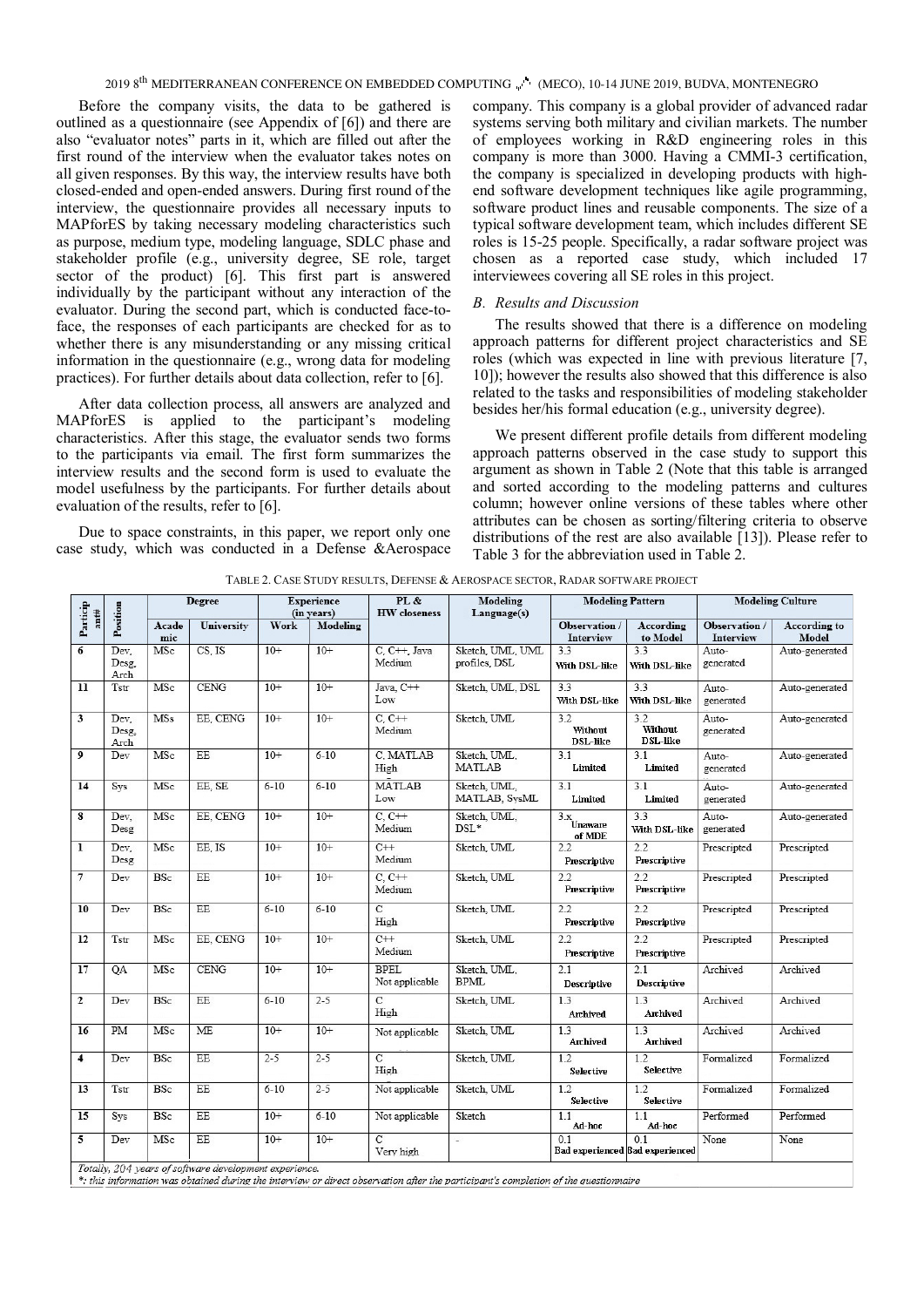TABLE 3. ABBREVIATIONS USED IN TABLE 2 2019 8<sup>th</sup> MEDITERRANEAN CONFERENCE ON EMBEDDED COMPUTING (M<sup>at</sup>) (MECO), 10-14 JUNE 2019, BUDVA, MONTENEGRO

| <b>Dev:</b> Software Developer/Programmer     | <b>Arch:</b> Software Architect       | <b>Desg:</b> Software Designer  |  |  |
|-----------------------------------------------|---------------------------------------|---------------------------------|--|--|
| <b>Sys:</b> Systems Engineer                  | <b>QA:</b> Quality Assurance Engineer | <b>Tstr:</b> Software Tester    |  |  |
| <b>CS:</b> Computer Science                   | <b>CENG:</b> Computer Engineering     | <b>SE:</b> Software Engineering |  |  |
| <b>EE:</b> Electrical/Electronics Engineering | <b>IS:</b> Information Systems        | ME: Mechanical Engineering      |  |  |

of the radar software project and mainly writes UI test simulators in Java or  $C++$ . He described the simulators he developed as "low" in terms of hardware closeness (Note that "*Hardware closeness*" is taken as the fact that firmware or DSP software is closer to hardware than UI or middleware software). He has also used their own MDE tool (which is based on their own DSL design) to generate test cases as model based testing (MBT). Therefore, he benefits from both UML diagrams and DSL-like diagrams during analysis, design and test phases of SDLC. Participant#12 tests the communication protocol parts and message interfaces between middleware and digital signal processing (DSP) modules of the radar software, which are deployed in the main processor card (not in PC). She described the simulators she developed as "medium" in terms of hardware closeness. She does not use any model-driven techniques although she took some modeling languages courses during her MSc in CENG. She benefits from sequence diagrams, use case diagrams and communication diagrams during analysis and test phases of SDLC. On the other hand, participant#13, whose academic background is different from other testers (i.e., he is an EE graduate and did not take any SE courses on modeling) tests DSP algorithms and he does not use any programming language directly related with modeling. Besides, he mentioned that he never uses any digital medium (e.g., PC) while modeling although he limitedly uses some use case or sequence diagrams just to communicate with other colleagues without archiving them (e.g., lifespan of these diagrams are shorter since they are soon discarded after conversation)As seen, although participant#11, participant#12 and participant#13 are in the same project with the same SE role, since their task/responsibilities are different (e.g., testing different modules of the same software), their modeling characteristics, hence their modeling patterns are different. Similar situations happened for the same SE roles (e.g., developers or systems engineers), which shows that the difference on modeling patterns might be related not only to project characteristics or roles in the project but also the tasks and responsibilities of that participant in that role besides formal education (e.g., university degree) of the stakeholder.

Participant#11 tests UI (User Interface) application modules

The results have organizational implications since it is beneficial to identify common techniques for different modeling purposes while pinpointing the potential challenges. For example, the results showed that even stakeholders in the same SE roles within the same projects might have different modeling practices (e.g., participant#11, participant#12 and participant#13 as being software tester). On the other hand, we also observed that different modeling stakeholders (e.g., systems engineers, test engineers and software engineers) might have common modeling approaches and they might be in the same pattern (as participant#1, participant#7, participant#10 and participant#12 are in "Descriptive" pattern although their SE roles are different). Such findings show that the need for further training in modeling or implementing practices of effective use of modeling in an organizational unit might

change from case to case. In other words, MAPforES can be utilized to decide the best standardization approaches to identify the common techniques for different modeling characteristics such as purpose, medium type (e.g., modeling environment/tool), SDLC phases or modeling languages. For example, those stakeholders, who find UML too general or vague for their purposes [10] might actually benefit from DSLlike approaches in their choices of modeling languages to carry out effective MDE. The detection of such a need and further training can be made via MAPforES characteristics [13].

Moreover, during the first round of the interview, which is based on the questionnaire, participant#8 is at pattern 3.3 (i.e., "With DSL-like" pattern, see Table 1), but during the second round of the interview, face-to-face conversation revealed that he is one of the modeling stakeholders, who were "unaware" of MDE. The professionals, who were "unaware" of MDE filled the questionnaire as if they have benefitted from automatic code generation or documentation generation with sketch and UML usage. However, it was observed that they actually used DSLlike modeling languages, which categorizes them as pattern 3.x. For further details of participants' responses, see [14]. According to our results (e.g., including all other case studies), this "unawareness" related to software modeling is mainly based on stakeholder's profile (e.g., university degree, modeling experience, etc.). In other words, without a background and common terminology in modeling, the stakeholder may not be aware that she is not actually using modeling in SDLC. An organization might use such outputs of MAPforES to fulfill any training need to create and increase the awareness of what their modeling stakeholders do.

# *C. Threats to Validity*

In this research, multiple sources of evidences were used with case study strategy. All evidences were collected in questionnaires, written notes after interviews and direct observations; and then were kept in a technical report [14]. During the second round of the interview, the evaluator confirmed what the interviewee gave as responses in the questionnaire to ensure the validity of the collected data. By this way, cross-checking of what the questionnaire gave in the first round and what the evaluator observed during the second round, provided more robust conclusions.

In order to mitigate internal validity threat, we focused on the study design and checked whether the results are consistent with the data. During the first part, all participants filled out the questionnaire individually and separately so that the interviewer prevented answers of a participant to be influenced by others [15]. By this way, the interviewer avoided any information sharing between interviewees.

The generalizability of the results is focused to mitigate external validity threat [16]. The participants were selected intentionally with variation points (e.g., position, academic background, experience, hardware closeness, etc). It cannot be stated that the selection is representative of other embedded